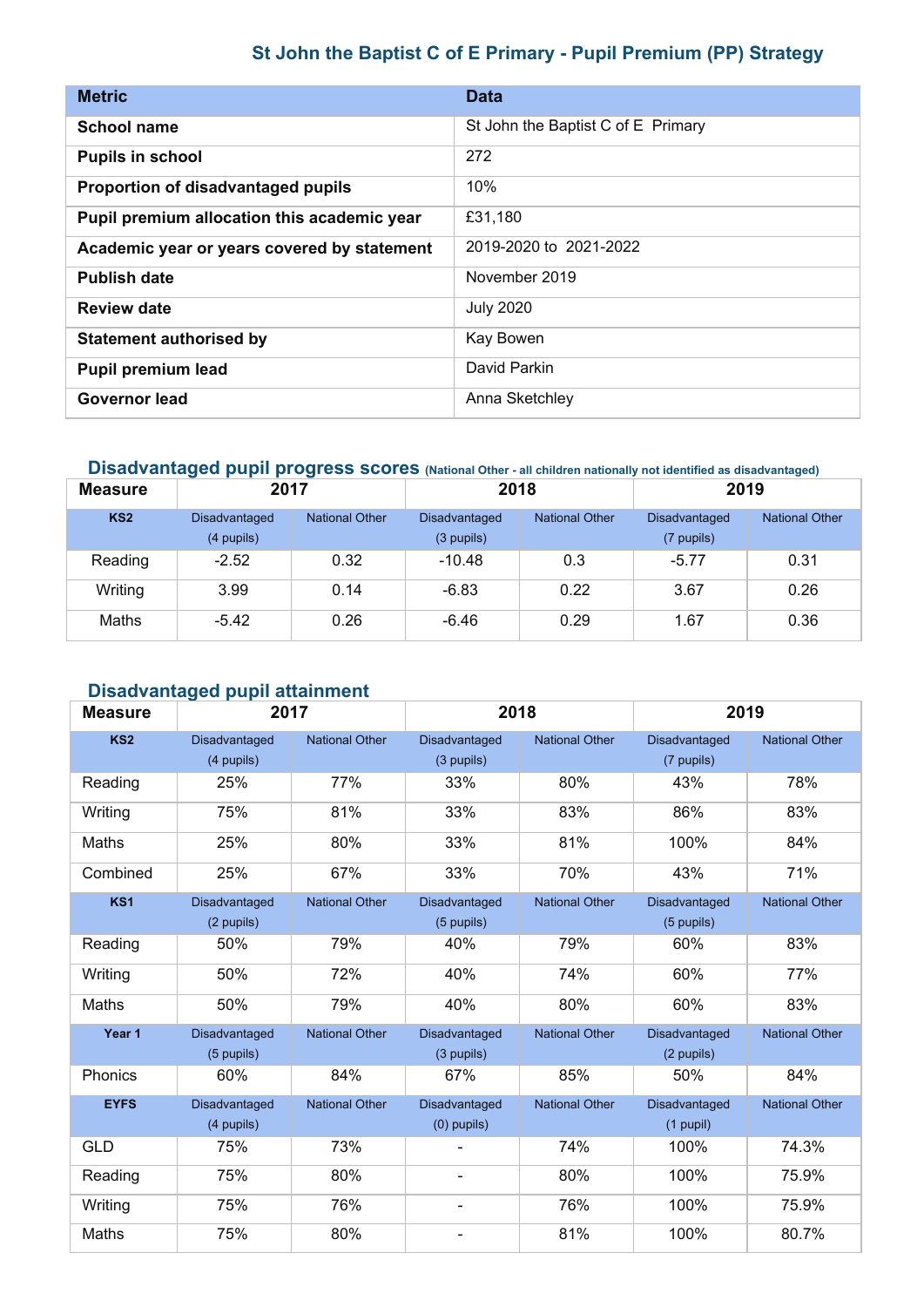# **Strategy aims for disadvantaged pupils**

| <b>Measure</b>                                                   | <b>Activity</b>                                                                                                                                                                                                                                            | <b>Monitoring and Implementation</b>                                                                                                                             |  |  |
|------------------------------------------------------------------|------------------------------------------------------------------------------------------------------------------------------------------------------------------------------------------------------------------------------------------------------------|------------------------------------------------------------------------------------------------------------------------------------------------------------------|--|--|
| <b>Priority 1:</b><br>Pupils make<br>good progress<br>in reading | Ensure all staff implement best practice in<br>the teaching of reading to ensure all<br>children are motivated to read and make<br>good progress in the subject                                                                                            | English leader to plan alongside year<br>groups to ensure teaching of reading is<br>aligned to best practise and staff training<br>addresses identified issues   |  |  |
| <b>Priority 2:</b><br>Children make<br>links across<br>subjects  | Leaders construct a curriculum that is<br>ambitious and designed to give all pupils,<br>particularly disadvantaged and including<br>Special Educational Needs and Disability<br>(SEND), the knowledge and cultural<br>capital they need to succeed in life | Curriculum leader to support staff in<br>developing and monitoring the curriculum<br>so that it makes strong connections<br>across subjects and year groups      |  |  |
| Barriers to<br>learning these<br>priorities<br>address           | Children not fully accessing and<br>engaging with a wide curriculum due to<br>lack of engagement caused by low<br>motivation to read and subsequent slow<br>progress                                                                                       | <b>Termly Monitoring</b><br>curriculum plans - Deputy Head<br>work sampling - subject leads<br>reading journals - English lead<br>lesson observations - teachers |  |  |
| Projected<br>spending                                            | £12.697                                                                                                                                                                                                                                                    |                                                                                                                                                                  |  |  |

# **Teaching priorities for current academic year**

| Aim                               | <b>Target</b>                                                                                                                                                                   | <b>Target date</b> |
|-----------------------------------|---------------------------------------------------------------------------------------------------------------------------------------------------------------------------------|--------------------|
| Progress in<br>Reading            | Achieve national other average progress scores in reading                                                                                                                       | <b>July 2020</b>   |
| Progress in<br>Writing            | Achieve national other average progress scores in writing                                                                                                                       | <b>July 2020</b>   |
| Progress in<br><b>Mathematics</b> | Achieve national other average progress scores in maths                                                                                                                         | <b>July 2020</b>   |
| <b>Phonics</b>                    | Achieve in line with national other average score at end of year 1                                                                                                              | <b>July 2020</b>   |
| Other                             | Work with identified families so that no PP children are<br>Persistent Absentees and those with already good attendance<br>stay in line with, or are better than school average | Ongoing            |

### **Targeted academic support for current academic year**

| <b>Measure</b>                                                                           | <b>Activity</b>                                                                                                                                                                       | <b>Monitoring and Implementation</b>                                                                                                                                                     |  |
|------------------------------------------------------------------------------------------|---------------------------------------------------------------------------------------------------------------------------------------------------------------------------------------|------------------------------------------------------------------------------------------------------------------------------------------------------------------------------------------|--|
| <b>Priority 1: Pupils</b><br>are set short-term<br>targets that support<br>good progress | Through termly pupil progress<br>meetings, all PP children's<br>needs/next steps are identified,<br>planned for, addressed and<br>monitored through in-class and 1:1<br>interventions | <b>Weekly monitoring (class teachers):</b><br>Home learning - identify pupils to<br>attend clubs, and which children are<br>showing improvements in times table<br>speeds, spelling etc. |  |
| <b>Priority 2: Children</b><br>master key skills<br>through regular<br>reinforcement     | Establish and maintain pre, after and<br>in-school homework clubs - ensuring<br>all children are able to benefit from<br>reenforcement of skills learnt in class                      | Half-termly:<br>Feedback between leaders and class<br>teachers - information about children's<br>successes and next steps                                                                |  |
| Barriers to learning<br>these priorities<br>address                                      | Possible lack of engagement leading<br>to children not attending clubs - staff<br>to build relationships with carers to<br>ensure children attend                                     | <b>Termly Monitoring:</b><br>Deputy Head to review club registers -<br>support staff in ensuring parents<br>enable children to attend                                                    |  |
| Projected spending                                                                       | £12,697                                                                                                                                                                               |                                                                                                                                                                                          |  |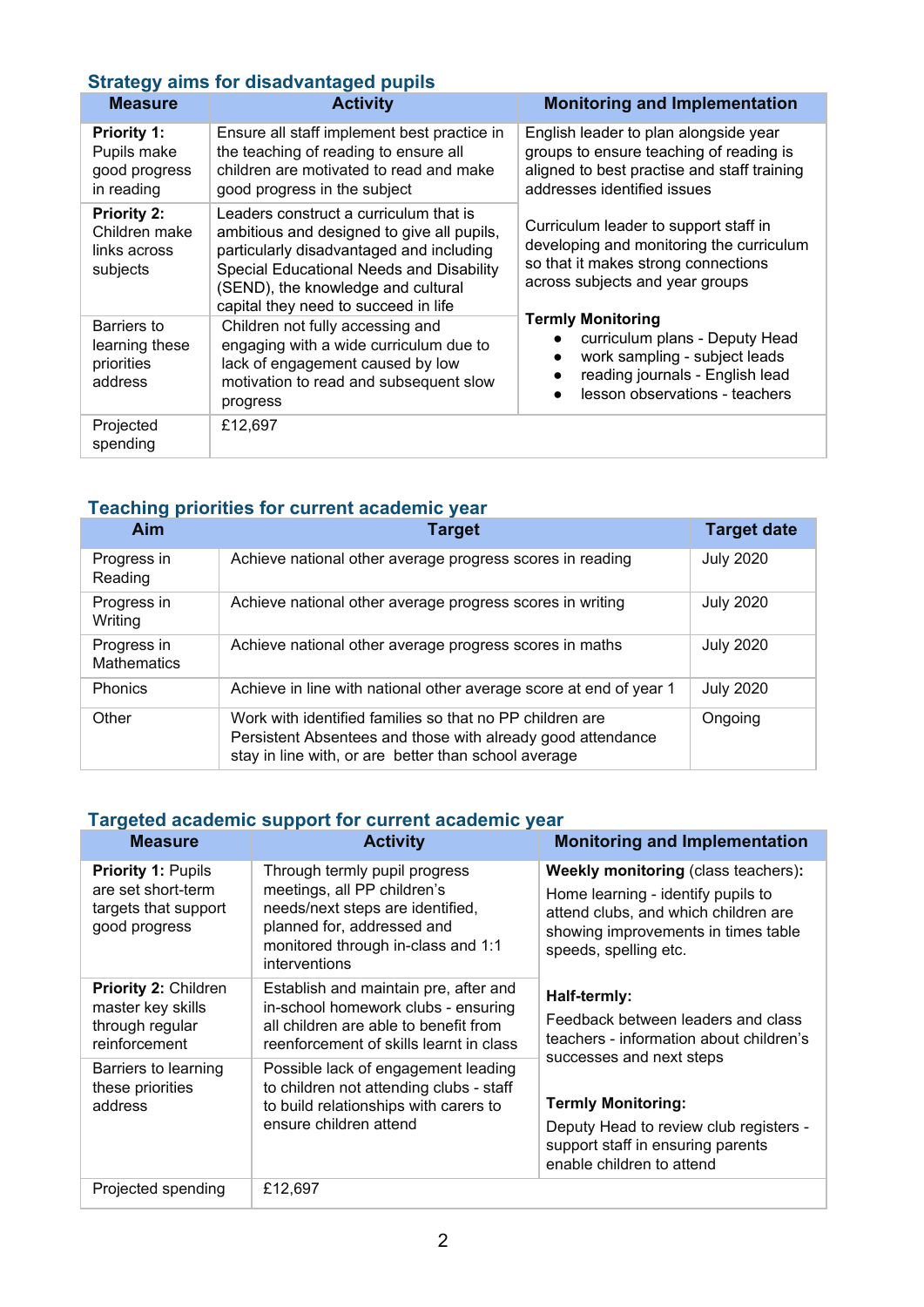#### **Wider strategies for current academic year**

| <b>Measure</b>                                                                        | <b>Activity</b>                                                                                                                                                                                                                                                                                          | <b>Monitoring and Implementation</b>                                                                                                                                 |
|---------------------------------------------------------------------------------------|----------------------------------------------------------------------------------------------------------------------------------------------------------------------------------------------------------------------------------------------------------------------------------------------------------|----------------------------------------------------------------------------------------------------------------------------------------------------------------------|
| <b>Priority 1: Pupils</b><br>have specific pastoral<br>and/or enrichment<br>needs met | Identify and address pastoral and<br>enrichment opportunities that would<br>benefit PP children                                                                                                                                                                                                          | <b>Half-Termly Monitoring:</b><br>Staff review and update<br>pastoral/enrichment needs register -<br>actions identified to be reviewed                               |
| <b>Priority 2: All pupils</b><br>have basic needs<br>met                              | Ensure PP children/families receive<br>support to enable children to come to<br>school learning ready every day<br>Parenting support - Emotional<br>Literacy Support Assistant (ELSA)<br>supporting parents on 1:1 basis and<br>other agencies commissioned to<br>provide global parenting offer to all? | half-termly by Deputy Head<br>Actions to support families recorded<br>and reviewed by Attendance Officer,<br>Deputy Head and Headteacher<br><b>Termly Monitoring</b> |
| Barriers to learning<br>these priorities<br>address                                   | Early identification of needs and<br>supporting families to see the benefits<br>of help offered - ensuring that all<br>paperwork is completed to allow<br>access to help                                                                                                                                 | Pupil conferencing<br>Parent questionnaire                                                                                                                           |
| Projected spending                                                                    | £6406                                                                                                                                                                                                                                                                                                    |                                                                                                                                                                      |

### **Implementation Challenges**

| <b>Area</b>      | <b>Challenge</b>                                                                                                                                                  | <b>Mitigating action</b>                                                                                                                                                                            |  |
|------------------|-------------------------------------------------------------------------------------------------------------------------------------------------------------------|-----------------------------------------------------------------------------------------------------------------------------------------------------------------------------------------------------|--|
| Teaching         | Ensuring positive engagement of<br>pupils across the wider curriculum<br>and ensuing links across learning                                                        | Staff development time devoted to<br>identifying and capitalising on<br>cross-curricular links                                                                                                      |  |
|                  | are capitalised on - especially the<br>application of reading skills                                                                                              | Staff lead for Love of Reading to re-launch<br>focus on reading for pleasure                                                                                                                        |  |
| Targeted support | Ensuring that staff are given<br>enough time to identify and<br>address the needs of children                                                                     | PP children discussed as priority at each<br>Pupil Progress meeting - grouping children<br>with similar needs to provide targeted<br>support including ELSA and nurture<br>prioritising PP children |  |
| Wider strategies | Ensuring all adults understand the<br>importance of addressing the<br>wider needs of PP children and<br>providing opportunities beyond the<br>academic curriculum | PP children's needs identified and reviewed<br>regularly - work with colleagues and<br>outside agencies to support access to full<br>range of extra-curricular opportunities                        |  |